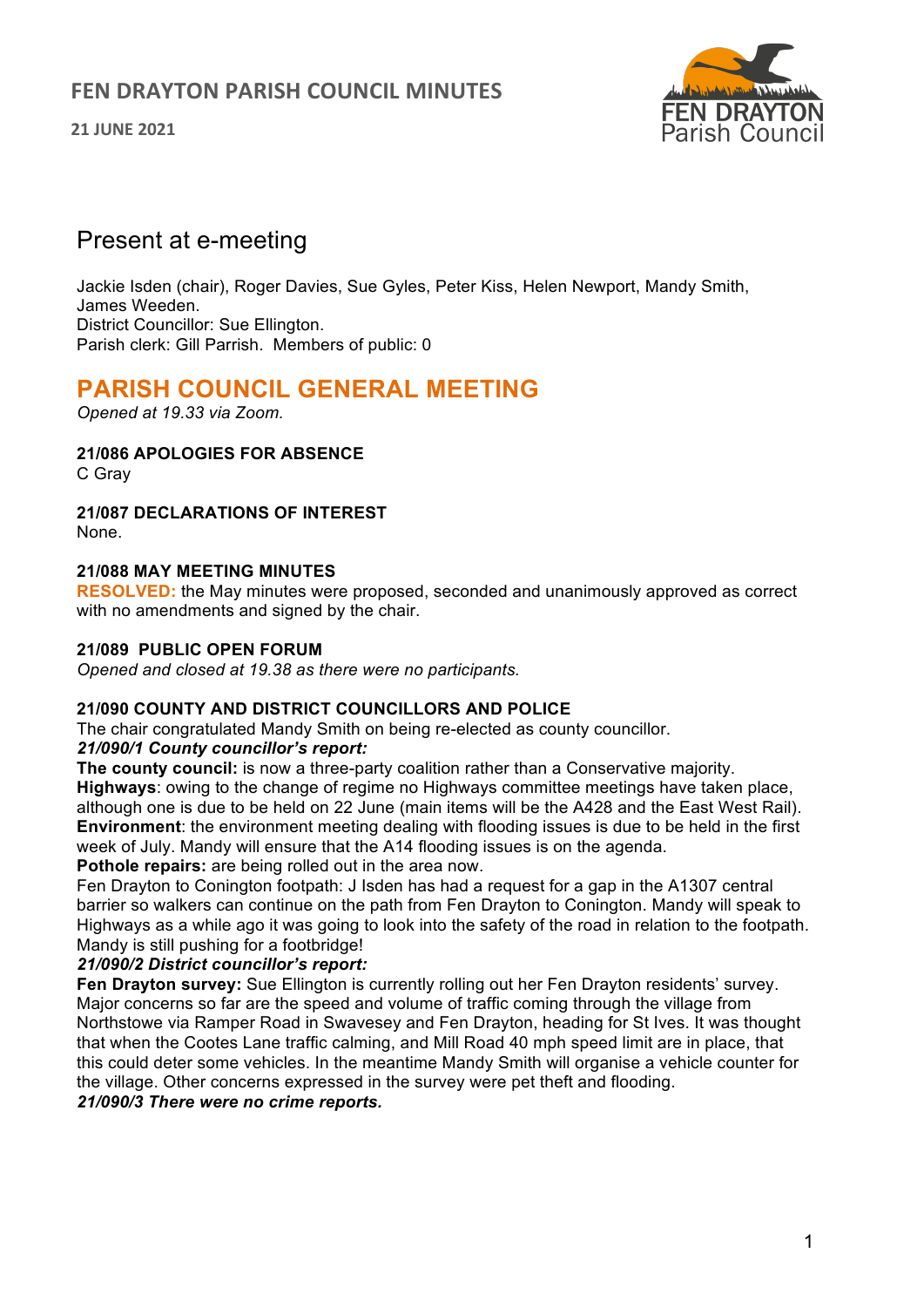**21 JUNE 2021**



### **21/091 ANNUAL GOVERNANCE AND ACCOUNTABILITY RETURN (AGAR)**

**RESOLVED:** the AGAR was unanimously approved by council members and will be signed by the chair and RFO after the meeting.

#### **21/092 ANNUAL RETURN ACCOUNTING STATEMENT**

**RESOLVED:** the annual return accounting statement was unanimously approved by council members and will be signed by the chair and RFO after the meeting.

#### **21/093 UPDATES/ACTIONS FROM PREVIOUS MEETINGS** *(or see agenda item).*

(20/115) Mill Road speed limit – no further update on when this will be instigated.

(21/015) Zipwire cable fixing by Caloo – no further update.

(21/029) Flood defence meeting – see 21/100.

(21/055.3) Swift boxes are now up on the village hall and a call system installed.

(21/057) The replacement millennium clock was installed on 9 June.

(21/078/3) CCC advised (on 1 June) that is had ordered the Daintrees Road drains work – this should be done within 12 weeks.

(21/079) Cootes Lane traffic calming – safety audit now in-hand with Highways. Should hear again in July. R Davies to ask Highways to do the audit before the school breaks up for the summer holidays so Highways can see the volume and behaviour of traffic around the school at start and finish times. **ACTION** RD

(21/080) The art biennale in the lock up is now scheduled for 17 July.

(21/081) East West Rail consultation – R Davies submitted the response from FDPC. Another consultation is scheduled for next year.

## **21/094 CORRESPONDENCE RECEIVED**

Email from resident re trees in power lines in Daintrees Road. Waiting response from UK Power Networks. Clerk to chase. **ACTION** clerk

Email re tree overgrowing garden in College Farm Court – see 21/095/1.

Email re coffee van – this would visit the village hall car park once a week – the PC is happy with it but it needs approval from the village hall committee. S Gyles to organise. **ACTION** SG SCDC bank improvement work on Covell's Drain – see 295/3

## **21/095 VILLAGE MATTERS AND MAINTENANCE**

095/1 Pruning a tree overhanging a house in College Farm Court. Quotation for £70 received from Atlas – council members unanimously approved. Clerk to give the go-ahead to Atlas. **ACTION** clerk

095/2 Daily tankers at the pumping station – these have not been seen for the past two weeks. J Isden to check whether the problem has been resolved. **ACTION** JI

095/3 SCDC started bank improvement/raising work on Covell's Drain on 14/6 on the bank south of the Bailey bridge. The section between the Bailey bridge and the guided busway is scheduled for September.

095/4 Clearing the brook alongside Daintrees Road – two quotes have been submitted by contractors used by SCDC. J Isden to speak to Lee Hillam at SCDC to see which he recommends. **ACTION** JI. **RESOLVED:** the council members approved going ahead in accordance with Lee's advice.

## **21/096 PROPOSED EXTENSION OF VILLAGE HALL CAR PARK**

Extending the car park to accommodate eight extra cars would cost at least £10k. No decision made – will be discussed at a future date.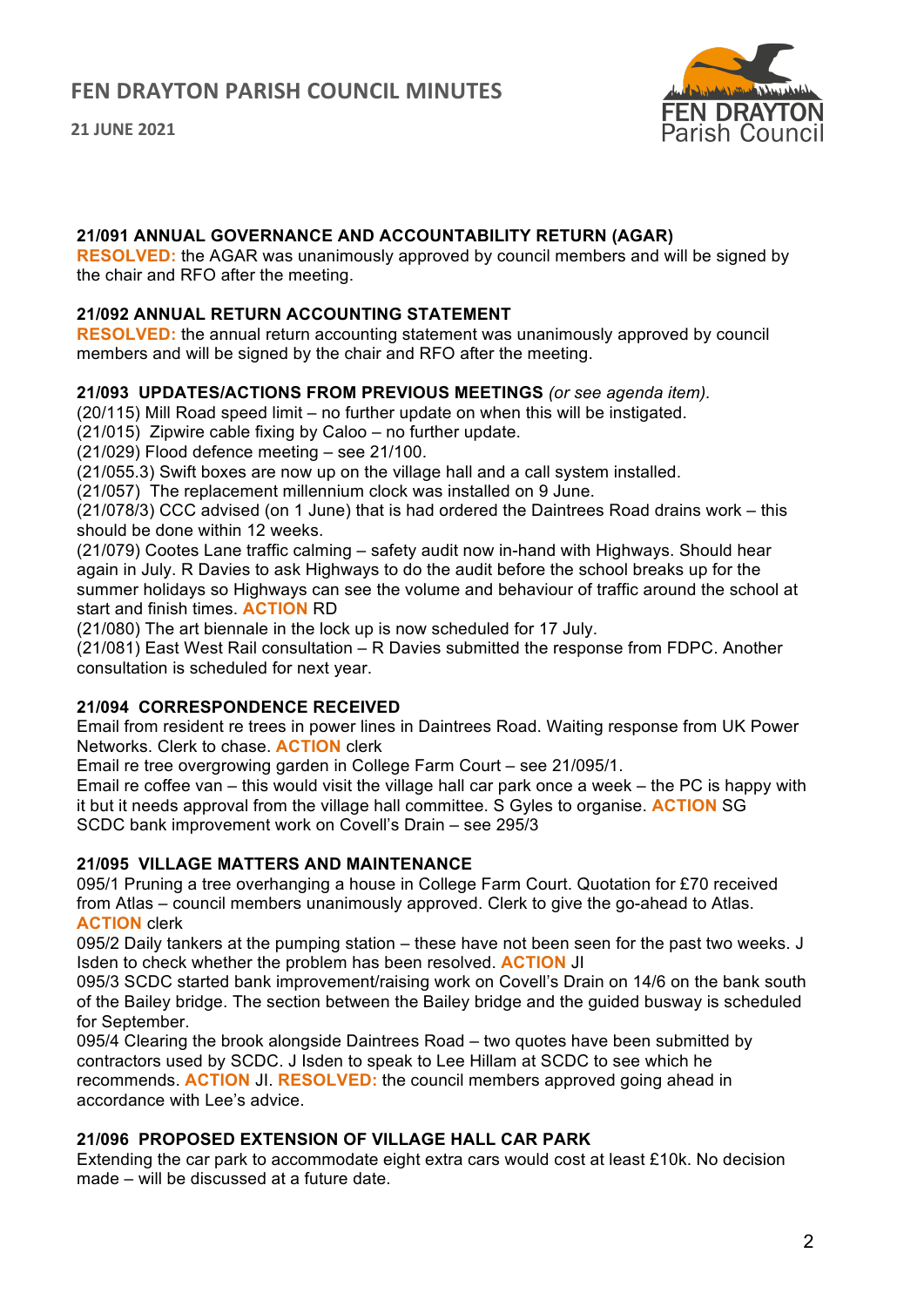**21 JUNE 2021**



#### **21/097 REMEMBRANCE DAY**

**RESOLVED:** council members unanimously approved Remembrance Day plans: Rosie will take the Holy Communion service in St Mary's at 9 am then a licensed lay minister will lead a service of remembrance at the memorial at 11 am.

### **21/098 MENTAL HEALTH AND WELLBEING COMMITTEE REPORT (?)**

Council members agreed that a Covid recovery Community Chest grant should be applied for. The clerk will submit a grant request on behalf of the Mental Health and Wellbeing Committee. **ACTION** clerk

#### **21/099 TRAINING**

Councillor training is available online via CAPALC. It is half price for CAPALC members. Membership cost £350.85. Councillor training sessions £150 (half price to members). It was agreed that, as only one councillor is intending to go on a course that this would be on a nonmember basis.

#### **21/100 FLOOD DEFENCE PLAN**

J Weeden reported that he is still pursuing setting up a meeting with EA, CCC and SCDC to look at infrastructure issues, such as how we can get standing water out of the village. He is working with Fenstanton PC investigating the impact of the new A14 on flooding in Fenstanton and Fen Drayton. Hilary Ellis from CCC is setting up a meeting with the EA and A14 with Fenstanton and will include Fen Drayton. J Weeden will draft a questionnaire for residents vulnerable to flooding to evaluate how many properties need support during floods. These could be mapped using Parish Online. There are currently two volunteers to help with flood defence work. **ACTION** JW

## **21/101 PLANNING APPLICATIONS**

**New applications:** 15 The Rosary Single storey rear extension **SCDC decisions:** none

#### **21/102 FINANCE**

There is £339.83 in the old cricket club account. The PC has a letter from the millennium committee dated 2019 saying the monies could be used towards the replacement clock. **RESOLVED:** council members agreed to leave the money in the Cricket Club account until expenditure on maintenance is required for the clock.

| <b>Business account</b> | Description                | <b>Receipts</b> | Payments | VAT |
|-------------------------|----------------------------|-----------------|----------|-----|
| G Parrish               | <b>JAF Signs</b>           |                 | 54.00    |     |
| C Burns                 | Handyman April             |                 | 627.00   |     |
| RH Landscapes           | <b>Grass cutting April</b> |                 | 484.80   | Y   |
| Anglia Tax Help         | Internal audit             |                 | 67.50    | Υ   |
| Opus Energy             | <b>Street lighting</b>     |                 | 78.28    |     |
| G Parrish               | Clerk pay                  |                 | 364.74   |     |
| <b>RHL</b>              | Grass cutting              |                 | 484.80   | v   |
| C Burns                 | Handyman May               |                 | 512.99   |     |
| S106 account            |                            |                 |          |     |
| Michlmayr               | New village hall clock     |                 | 1857.60  |     |

#### **April/May receipts and payments**